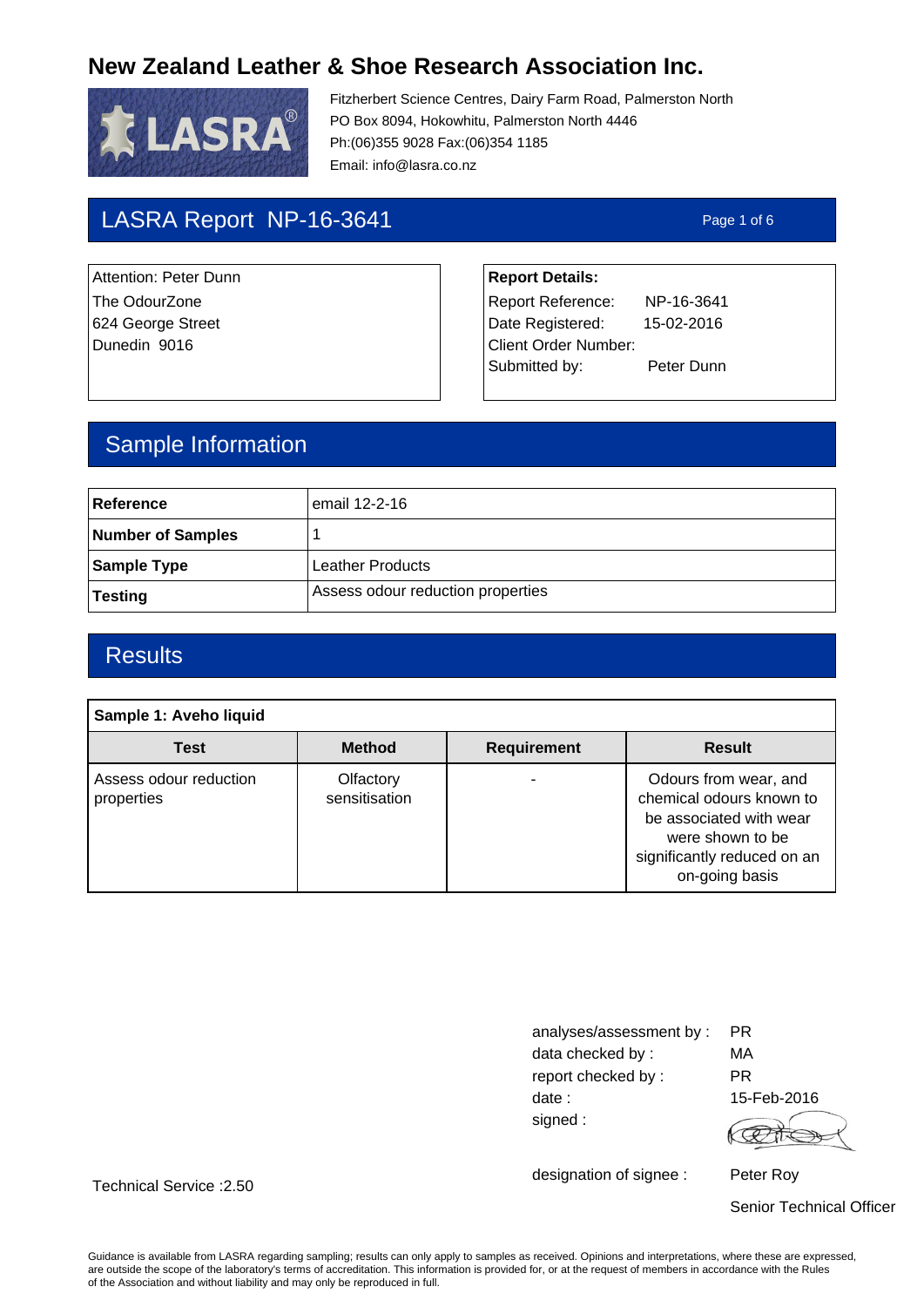

Fitzherbert Science Centres, Dairy Farm Road, Palmerston North PO Box 8094, Hokowhitu, Palmerston North 4446 Ph:(06)355 9028 Fax:(06)354 1185 Email: info@lasra.co.nz

# LASRA Report NP-16-3641 Page 2 of 6

The following information is provided at the request of the client to assist in the interpretation of test results against the requirements of a standard, a specification, guidelines or similar. This supplementary information is not IANZ endorsed.

#### **Comments:**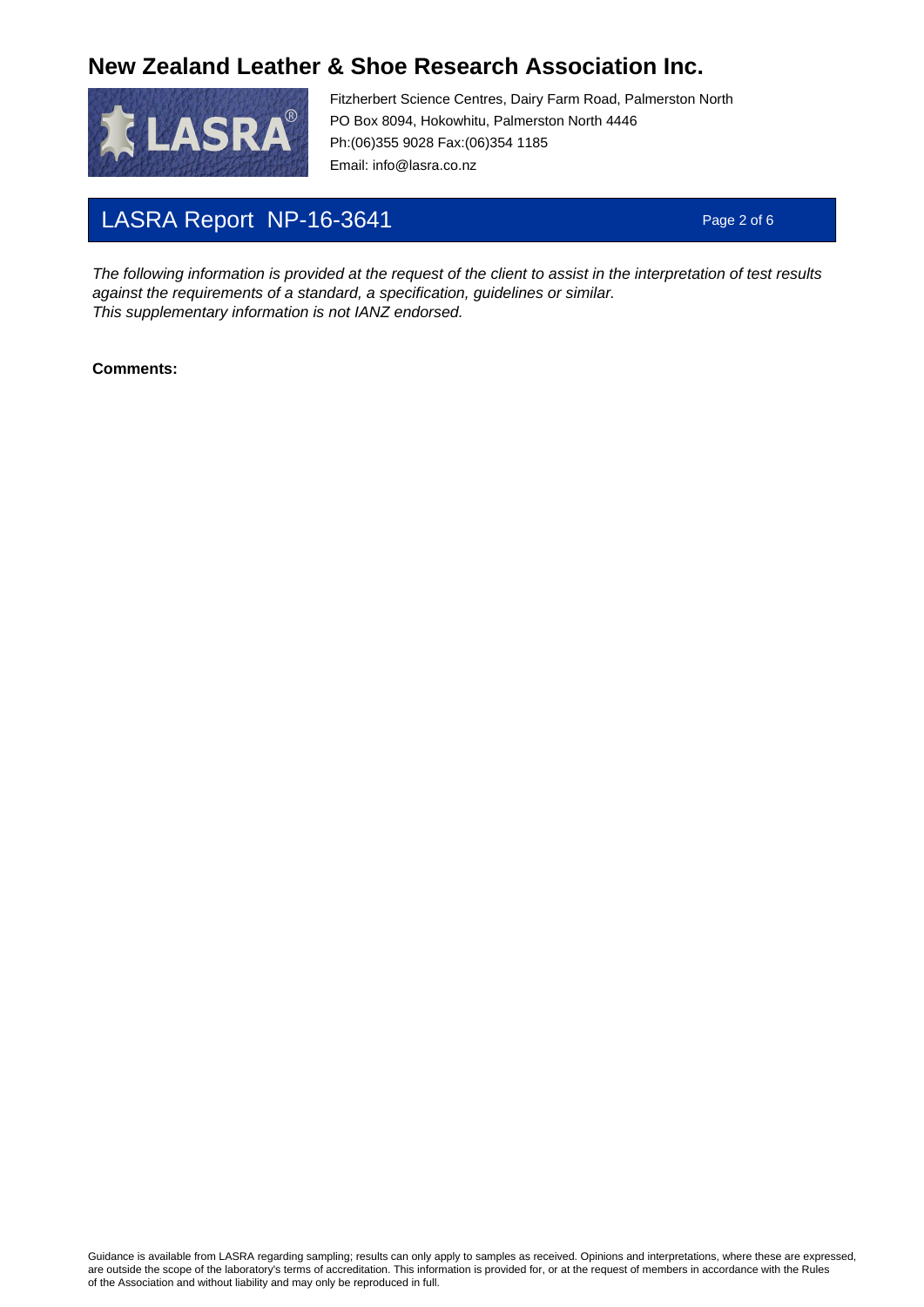

Fitzherbert Science Centres, Dairy Farm Road, Palmerston North PO Box 8094, Hokowhitu, Palmerston North 4446 Ph:(06)355 9028 Fax:(06)354 1185 Email: info@lasra.co.nz

## LASRA Report NP-16-3641 Page 3 of 6

ODOURS ARE COMMONLY TH<br>OF SWEAT INTO ODOUROUS



Brace yourself: A British graduate chemist and secondary school teacher has created an infographic (pictured) to pinpoint the chemical compounds and the particular smells they bring to underarm odours and even flatulence

The anonymous blogger started publishing his infographics four months ago after creating some posters to brighten up his classroom and hopes to explain the chemistry of everyday substances and problems on his Compound Interest blog, where he also sells his creations.

It is well known that in most cases, halitosis, or bad breath, is the product of bacteria in the mouth, which produce waste products and chemical compounds.

### **CHEMISTRY OF BODY ODOURS**

Bad breath is the result of three main chemical compounds: methanethiol, hydrogen sulphide and dimethyl sulphide.

They produce a blend of odours including sulphur, garlic, rotting eggs and cabbage.

**Flatulence** is a blend of the same three chemical compounds responsible for bad breath.

Feet really do smell cheesy as the result of three main chemical compounds: methanethiol, propanoic acid and isovaleric acid

The result is a horrible odour reminscient of sulphur, garlic, sourness and cheese.

Underarm odour is largely the product of another three compounds: (E)-3-methyl-2hexenoic acid, (S)-3-methyl-3-sulfanylhexan-1ol and 3-hydroxy-3-methylhexanoic acid.

Most people's sweaty armpits smell of a combination of goat, onion and cumin.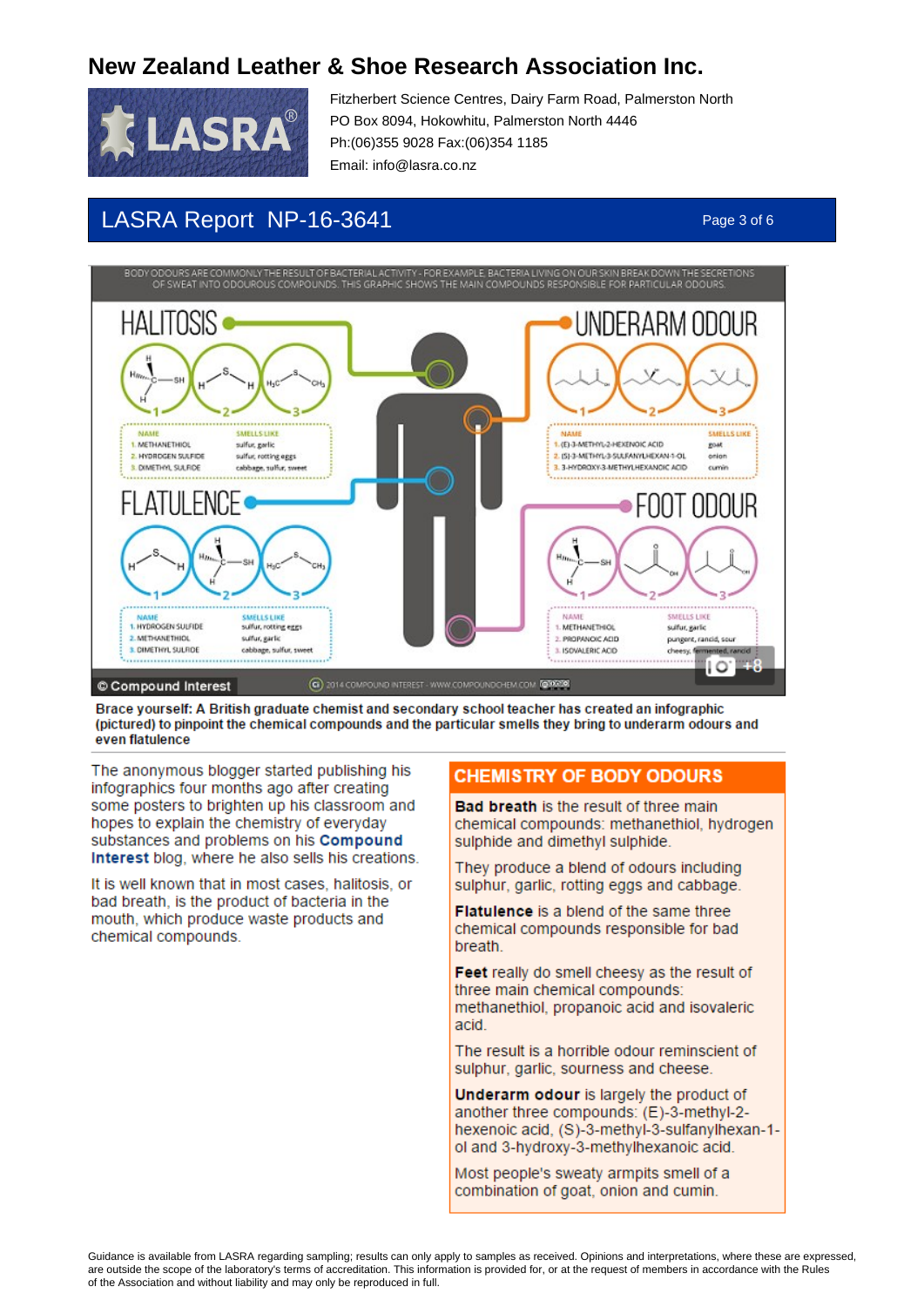

Fitzherbert Science Centres, Dairy Farm Road, Palmerston North PO Box 8094, Hokowhitu, Palmerston North 4446 Ph:(06)355 9028 Fax:(06)354 1185 Email: info@lasra.co.nz

# LASRA Report NP-16-3641 Page 4 of 6

#### **Introduction:**

A sample of Aveho in solution was received for assessment of its ability to decrease/neutralise odours in footwear resulting from wear.

Wear odours in footwear are caused by the gaseous excretion products of bacteria growing on the foot and result from these bacteria feeding on sweat and oils emitted by the skin. Bacteria are known to thrive in warm and moist conditions so footwear components represent and on-going challenge to any odour removal/neutralisation process.

The greater the bio activity on the foot, the greater the level of gaseous excretion from the bacterial population, and hence the stronger smell. The chemical vapours produced include:

Methanethiol Propanoic acid Isovaleric acid

The odours produced being reminiscent of sulphur, garlic, soured cheese

#### **Experimental process:**

Aveho was challenged 4 ways to cover the kinds of chemicals and odours listed above, these challenges were:

- 1. A pair of well-worn foot-beds from boots worn repeatedly for some 3 years
- 2. Ammonia solution
- 3. Garlic Salt
- 4. Live wear of Aveho treated leather circles attached to hose/socks inside winter boots

#### **Experiment 1. Worn foot-beds**

Samples of worn foot-bed inserts from well-worn boots were selected for a live duration test. One foot-bed was treated by wiping Aveho solution on the upper cloth (top cloth) surface and allowing it to soak in and then drying in laboratory conditions (23°C and 50% relative humidity overnight). These samples were then sealed in plastic bags with a moist paper tissue and stored at 30 to 40 $^{\rm 0}$  C. Regular assessment using olfcatory detection was conducted to assess the odour present in the two worn foot beds.

Over a period of 8 weeks (2 months) the Aveho treated sample continued to emit only the odours known to be emitted by the materials and cements used in the manufacture of the foot-beds. The untreated sample continued to emit the odours, familiar of wear as detected by the owner and verified by him.

#### **Experiment 2. Treated vs untreated tissue/laboratory paper**

20ml of deionised water, with the addition of 0.5 ml of ammonia in liquid form, was added to a biological testing sample jar. A sheet of tissue dipped in Aveho solution was placed over the jar mouth and the lid screwed on. Over successive days the odour of Ammonia was significantly reduced and as the Aveho solution dried, the ammonia odour further decreased to barely detectable levels. Note Ammonia smell/odour was not eliminated but was reduced noticeable as detected by three separate staff members. At completion of 3 weeks the ammonia had volatilized away.

#### **Experiment 3. Aveho applied to boot leather**

Control samples of leather were selected and divided. One half was treated with Aveho by wiping Aveho soaked tissue on to the flesh side (normally the inside of a leather upper), and allowed to dry in the laboratory atmosphere (23°C and 50% relative humidity overnight).

In the meantime we applied an amount of garlic salt roughly equal to one half culinary teaspoon to the bottom of a biological sample jar. Garlic salt was selected as more regular than natural garlic, as its retained ability to produce sulphurous and garlic odours on a more controlled basis than natural gloves of garlic.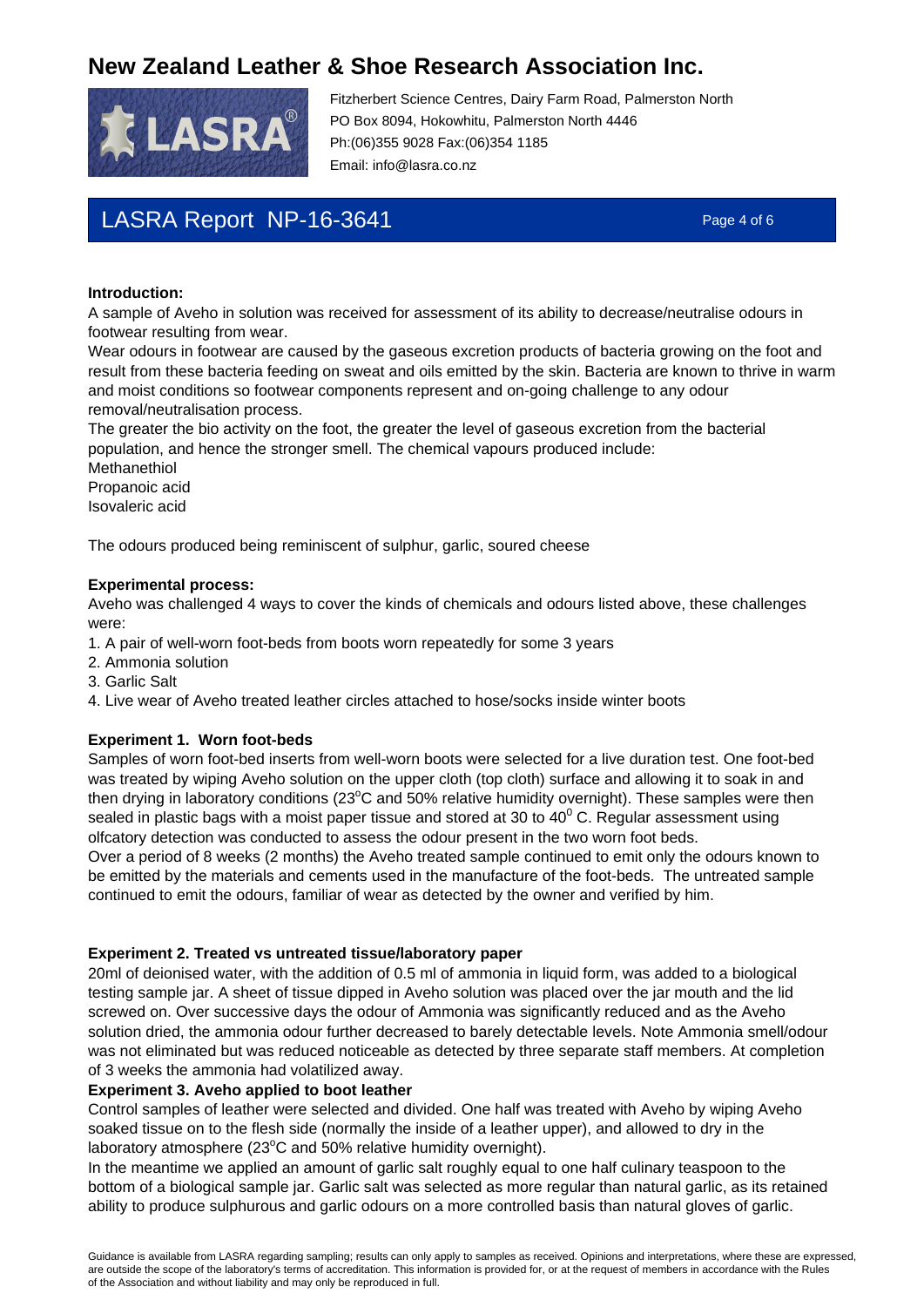

Fitzherbert Science Centres, Dairy Farm Road, Palmerston North PO Box 8094, Hokowhitu, Palmerston North 4446 Ph:(06)355 9028 Fax:(06)354 1185 Email: info@lasra.co.nz

## LASRA Report NP-16-3641 Page 5 of 6

Samples of untreated leather as a control, and a treated leather were sealed over the mouth of the jars so as to be airtight. Screw tops were fitted to seal the system.

The jars were stored at 50 $^{\circ}$  C and inspected every 2 days by 3 or more people by olfactory means over a 4 week period.

In all cases the untreated control leather permittted garlic odour to reach the olfactory senses. In the treated samples, only the favourable odour of leather was detected. This indicated that the garlic and sulphurous odours were neutralised or removed by Aveho, whilst the characteristic and desirable odours normally associated with leather were not. Our considerable experience with leathers shows that the "smell" of leather is one of the favourable experiences of leather and can indeed be a selling point. We were pleasantly surprised and impressed that Aveho took away the unpleasant garlic related smells, leaving the leather smells behind.

### **Experiment 4 Aveho treated leather samples taped inside worn boots**

Samples prepared as for Experiment 3 above were applied using a strip of double sided tape to socks/hose worn by one staff member whilst wearing winter combat boots in the summer months in New Zealand. Despite the obvious discomfort of the activity, the wearer self-monitored the leather samples on a daily basis as the thought of inflicting actual wear smell upon colleagues was not deemed appropriate or pleasant. Our wearer in all cases found the untreated sample of leather had absorbed wear odour and released it upon removal, whilst no wear odour was detected from the Aveho treated sample.

#### **Findings:**

Aveho gave positive results in our four experiments which targetted the kinds of chemicals known to be emitted by worn shoes. These odours were reduced in the case of Ammonia (for which Aveho solution received at LASRA was NOT targetted) or in the other chemicals. In wear tests our wear odours were removed/neutralised by Aveho treated materials like paper or leather, and we note this was the case over an on-going wear related trial.

#### **Conclusions:**

Aveho solution was easily applied to all of our substrates for these tests. We found we could wet a cloth and wipe it on, spray it on, or pour it on to typical footwear substrates. Aveho solution absorbed and dried, remaining active on or in the substrates even after some 2 to 3 months of testing the effects of Aveho, its performance persisted and remained active in worn shoes and tests representing wear.

#### **Suggestions:**

Aveho solution could be sprayed or wiped on to a fabric or leather, allowed to dry and the normal manufacturing process may be followed with the proviso of avoiding wet cement lamination. Binders to permanently attach Aveho are untried and lamination has also yet to be trialled.

The concern is that wet solvent or water based lamination cement may damage or physically cover over the Aveho particles applied to a material. We would suggest manufacturers allow cement to become tacky before sticking to an Aveho treated material surface. This process could be explored as a way to affix Aveho into material to prevent leaching away by sweat or wetting.

Another option is to apply liberal coatings of Aveho to interlinings to be sandwiched between outer materials and linings. Such interlining materials include foams felts and fabrics.

To get the best effect of Aveho odour reduction/neutralisation, continuous films of non-porous cements should be avoided and not be applied to Aveho treated surfaces wet, rather they should be allowed to become tacky before fitting these components to uppers or to foot-beds.